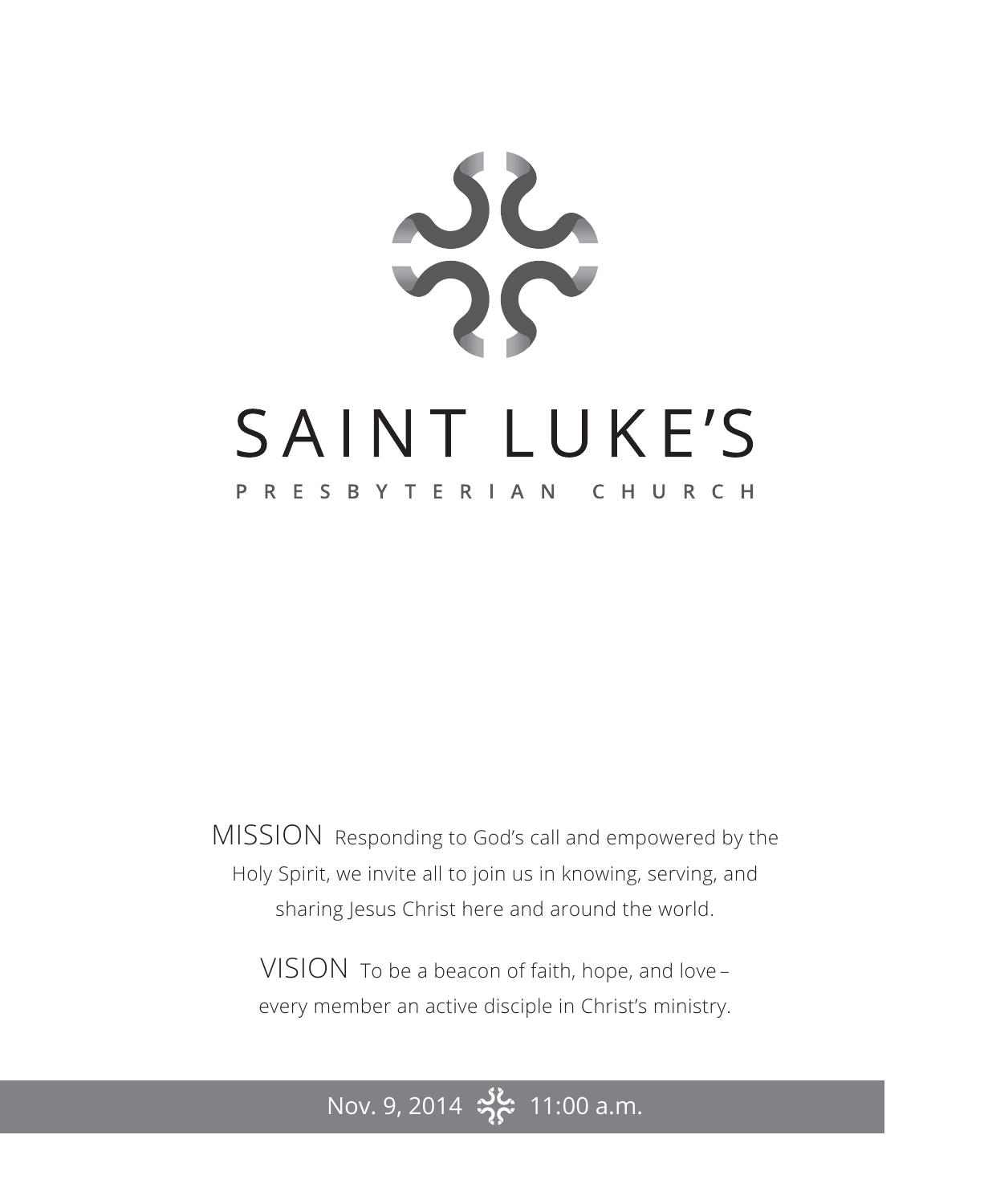

1978 Mount Vernon Road • Dunwoody, Georgia 30338 770.393.1424 • www.slpres.org

#### **November 9, 2014** 32nd Sunday in Ordinary Time

**Liturgical Color:** Green *Green is used to represent spiritual growth.* 

*The flowers are given by the veterans of Saint Luke's to the Glory of God, in honor of all veterans past, present and future; and in thanks for their selfless service to our country.*

#### **SUNDAY SCHEDULE**

**8:30 a.m.** Chapel Communion Service **9:30 a.m.** Sunday School **11:00 a.m.** Sanctuary Worship Service *Nursery available at all services & Sunday School*

#### **SERVING TODAY**

| Acolytes Supervisor, Cailin Thelen               |                                             |
|--------------------------------------------------|---------------------------------------------|
|                                                  |                                             |
|                                                  |                                             |
|                                                  | Candle Lighter Rebecca Miller               |
|                                                  |                                             |
| <b>Chancel Guild</b> Nancy Self                  |                                             |
| <b>Continental Breakfast </b> Clay (USAF) Family |                                             |
| Faithful Friends. Kari Young, Gil Hearn          |                                             |
| Greeters John Bradley (USA), Kim Fadel (USN)     |                                             |
| Nursery Supervisor Maghan Cockrell               |                                             |
|                                                  |                                             |
|                                                  |                                             |
|                                                  |                                             |
|                                                  | Laura Strange (USN & GaARNG),               |
|                                                  | Debie Radloff (USN) and Wayne Radloff (USN) |

#### **WELCOME, GUESTS!**

We are delighted you are worshiping with us!

**DURING** the Welcome, please print the requested information on the Friendship Pad and pass the Friendship Pad down the pew.

**AFTER** the worship service, please join Deacon Taylor Vivian, Elder Saralyn Hill, and our Pastors in the Narthex (Sanctuary lobby). They will answer questions and provide you with a Guest Packet and a homemade loaf of bread.

**FOR MORE** information about our programs, ministries or membership, please contact one of our Pastors at 770.393.1424.

# **THAT ALL MAY WORSHIP**

**ASSISTIVE** hearing devices, large print hymnals, large print bulletins and pew cushions are available. Please contact an usher for further assistance.

**CHILDREN** are a precious part of our church family, and we encourage all families to include them in worship. Worship notebooks are available on the back ledges of the sanctuary for preschool and elementary ages, and we invite all children to walk up for an age-appropriate message during "Tell Us Our Story" each week. After that time children are welcome to remain in worship, to play and hear a Bible story in child care (PreK and younger), or to learn more about our worship traditions in Faithful Friends (for K, 1st and 2nd grades).

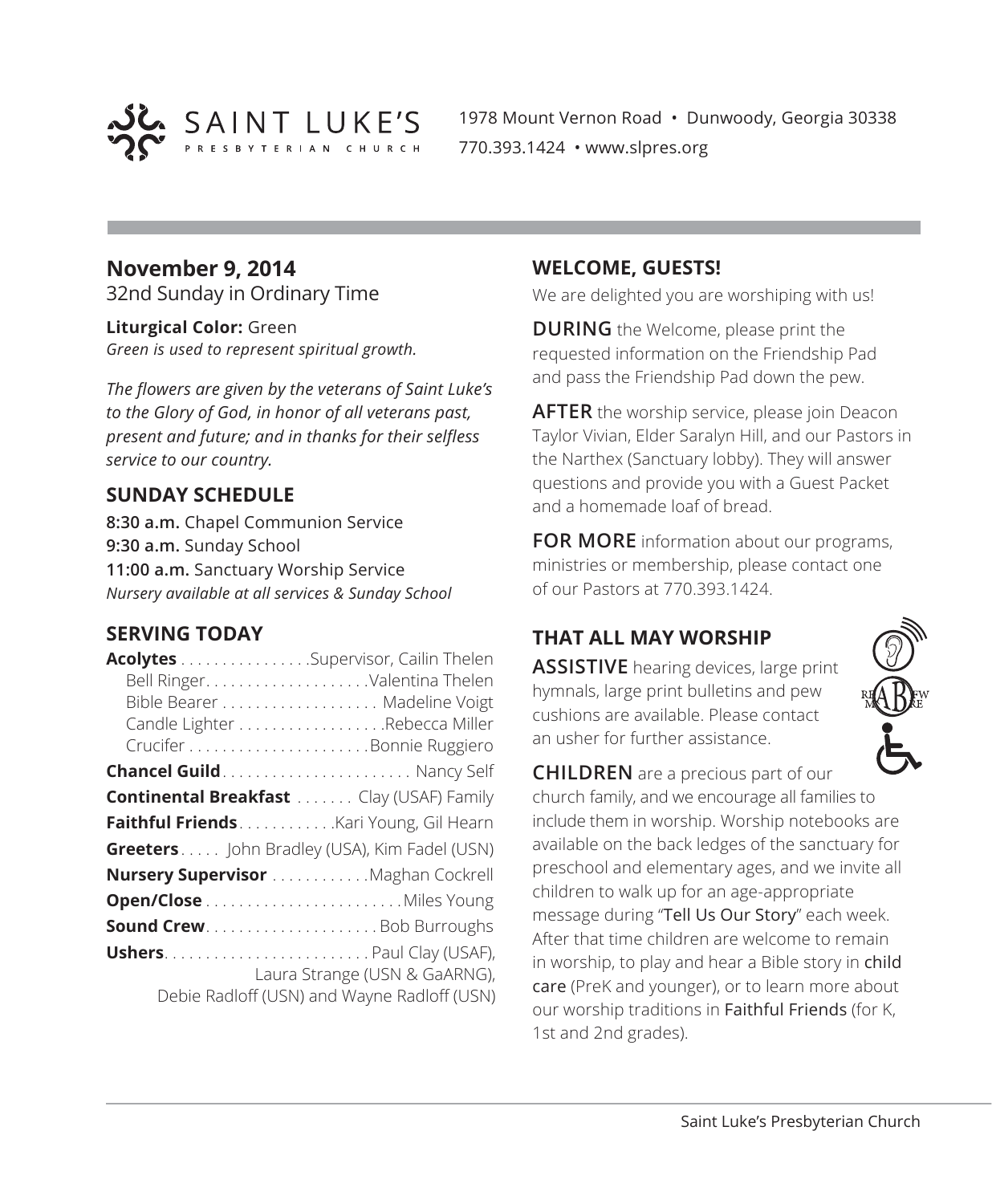# **In Preparation for Worship**

 Ever-living God, we remember those whom You have gathered from the storm of war into the peace of Your presence; may that same peace calm our fears, bring justice to all peoples and establish harmony among the nations, through Jesus Christ our Lord. Amen.

#### **Gathering Prayer**

**Prelude** Prelude *Robert Schumann* 

### **Welcome & Passing of the Peace**

Leader: May the peace of Christ be with you. **People: And also with you.**

#### **Minute for Thornwell Home for Children** Julie Knotts Julie Knotts

**Call to Worship** \*

Leader: Let us open our minds to God's teaching;

**People: and tune our ear to God's word.**

Leader: Let us listen to the stories of the faith of our ancestors;

**People: and share our stories with our children.**

**All: Let us worship God!**

# \* Hymn #457

**Hymn #457** I Greet Thee, Who My Sure Redeemer Art *TOULON*

## **Call to Confession**  \*

Leader: The Lord be with you. **People: And also with you.** Leader: Let us pray.

#### **Prayer of Confession**  \*

 **God of the Ages, forgive us for depending more on our own actions than we do on You. Forgive us for being so impatient and so ungrateful, Lord. Teach us to rely on Your grace instead of ourselves, that we may demonstrate our faith through our words, thoughts, and deeds. Hear us now, Gracious God, as we pray silently...** *(time of silent confession)*

Leader: Lord, in Your mercy,

**All: Hear our prayer, Amen.**

ာင်<br>သင်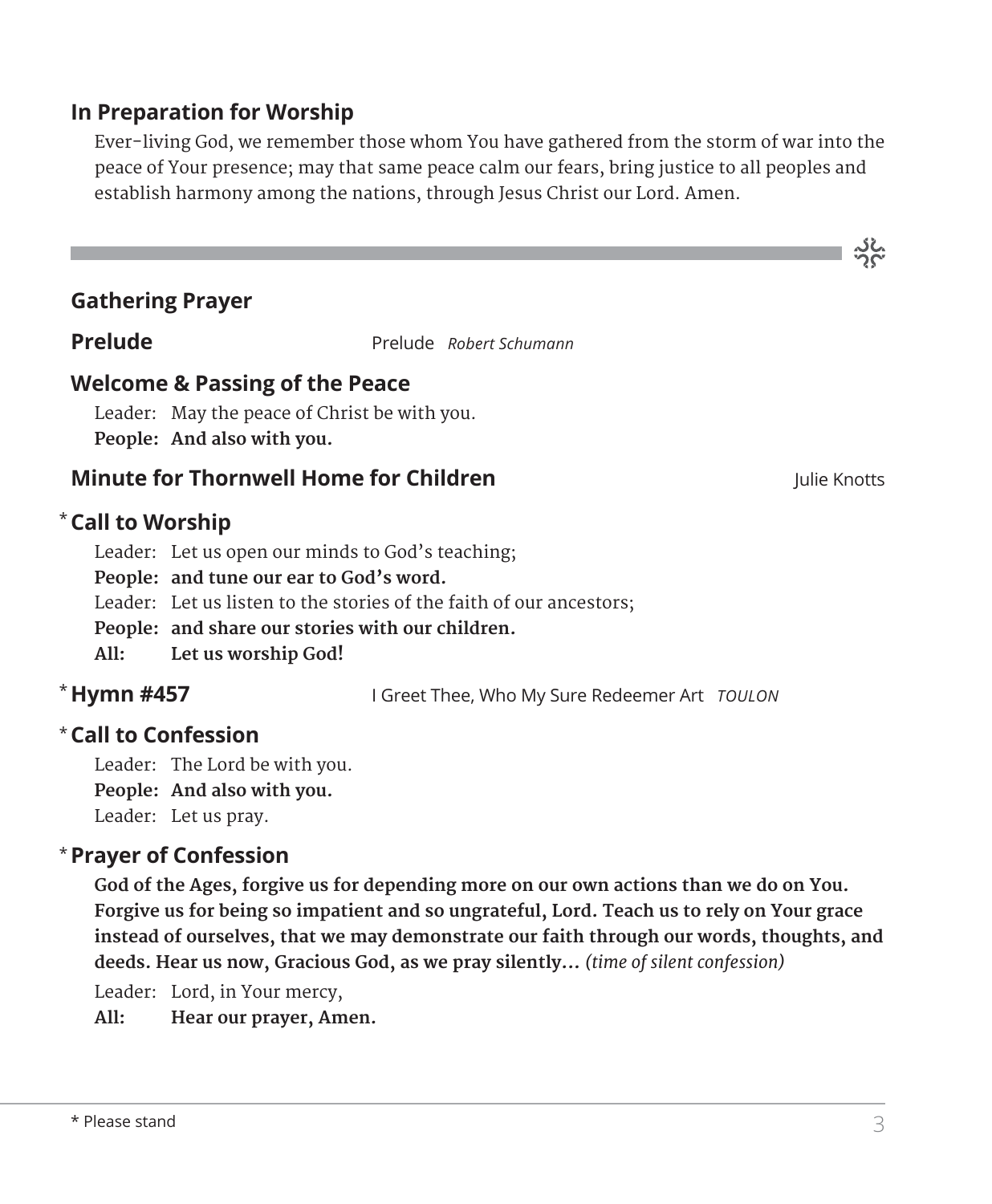# **Assurance of Forgiveness** \*

# **\* Song of Praise** Gloria Patri

 **Glory be to the Father, and to the Son, and to the Holy Ghost; as it was in the beginning, is now, and ever shall be, world without end. Amen. Amen.**

# **Anthem** Cherub Choir

# **Tell Us Our Story Catherine Anne Thomas**

 Parents may take their young children (through PreK) to our nursery. Parents of children in K, 1st or 2nd grade may take them to the Narthex and fill out a Faithful Friends name tag, provided a child authorization form is on file. If a form is not on file, parents should take their Faithful Friend to The Harbor, Rm. 213.

# **Morning Prayer & The Lord's Prayer**

 **Our Father Who art in heaven, hallowed be Thy name. Thy kingdom come, Thy will be done, on earth as it is in heaven. Give us this day our daily bread; and forgive us our debts, as we forgive our debtors; and lead us not into temptation, but deliver us from evil. For Thine is the kingdom and the power and the glory, forever. Amen.**

| <b>Old Testament Reading</b><br>Leader: The Word of the Lord.<br>People: Thanks be to God. | Psalm 78:1-7; page 508            | loe Billions (USMC) |
|--------------------------------------------------------------------------------------------|-----------------------------------|---------------------|
| <b>New Testament Reading</b><br>Leader: The Word of the Lord.<br>People: Thanks be to God. | 1 Thessalonians 4:13-18; page 193 |                     |
| <b>Sermon</b>                                                                              | The Root of Courage               | Shannon Dill        |
| * Hymn #449                                                                                | My Lord! What a Morning           |                     |

# **\* Affirmation of Faith** Nicene Creed

 **We believe in one God, the Father, the Almighty, maker of heaven and earth, of all that is, seen and unseen. We believe in one Lord, Jesus Christ, the only Son of God, eternally begotten of the Father, God from God, Light from Light, true God from true God, begotten, not made, of one Being with the Father; through Him all things were made. For us and for our salvation He came down from heaven, was incarnate of the Holy Spirit and the Virgin Mary and became truly human. For our sake He was crucified under Pontius Pilate; He suffered death and was buried. On the third day He rose again in accordance with**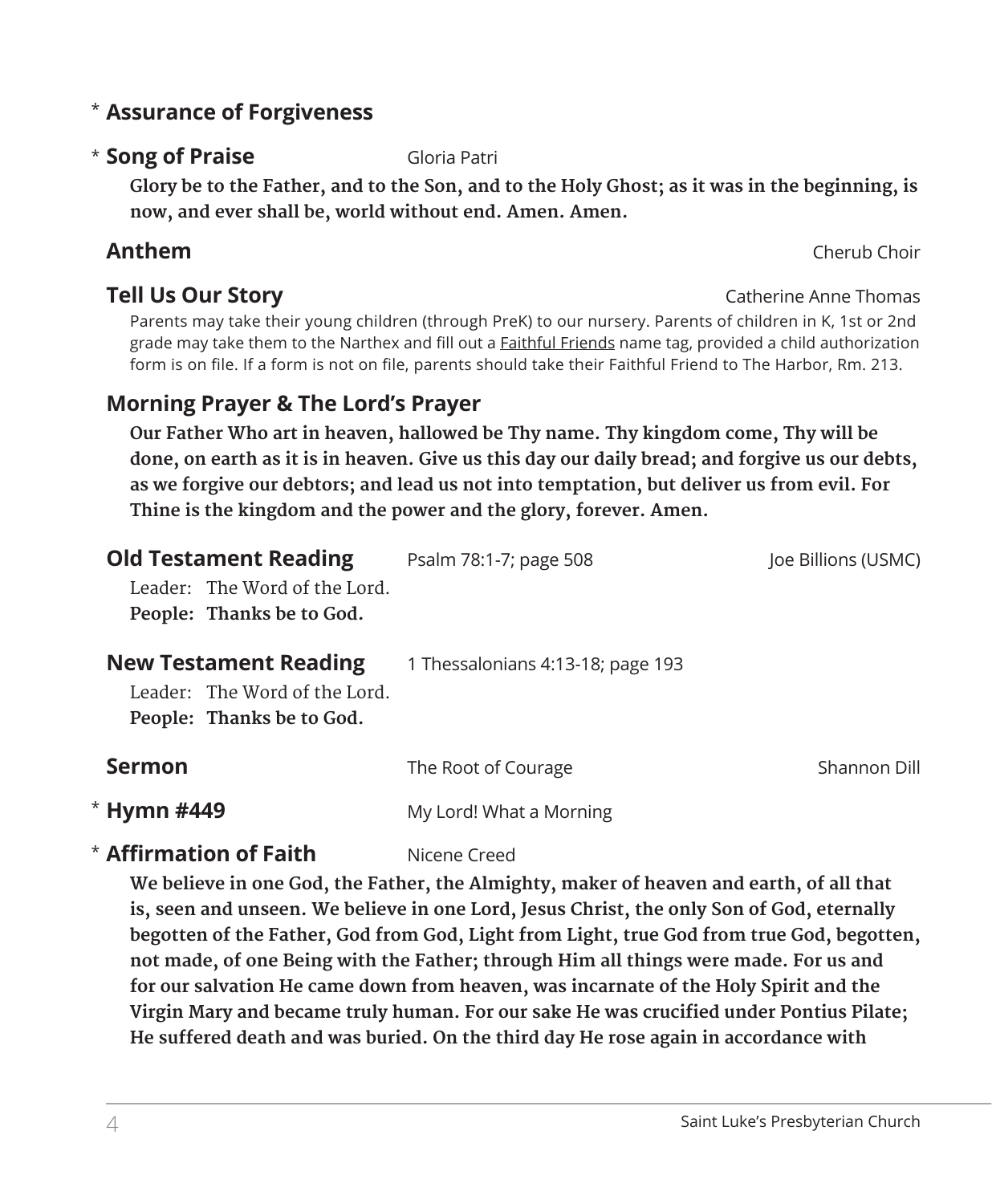**the Scriptures; He ascended into heaven and is seated on the right hand of the Father. He will come again in glory to judge the living and the dead, and His kingdom will have no end. We believe in the Holy Spirit, the Lord, the giver of life, Who proceeds from the Father and the Son, Who with the Father and the Son is worshiped and glorified. Who has spoken through the prophets. We believe in one holy catholic and apostolic church. We acknowledge one baptism for the forgiveness of sins. We look for the resurrection of the dead, and the life of the world to come. Amen.**

**Offering** Know that the Lord Is God *G. F. Handel, arr. Lloyd Pfautsch* 

Chancel Choir Know ye now that the Lord He is God. It is He that hath made us and not we ourselves. We are His people and the sheep of His pasture.

# **\* Song of Thanksgiving** Doxology

**Praise God, from Whom all blessings flow; Praise Him, all creatures here below; Praise Him above ye heavenly host; Praise Father, Son and Holy Ghost. Amen.**

- \* **Prayer of Dedication**
- \* Hymn #562 **Hymn #562** Eternal Father, Strong to Save *MELITA*
- \* **Benediction**
- \* Choral Blessing As You Leave this Place *Kelly Sloan* Chancel Choir May the Lord watch over you as you leave this place. May He walk along your side every step of the way and take care of you, be there for you, as you carry His message to the world. Be ever mindful of His presence and give thanks. Amen.
- \* Postlude

**Postlude** Dance *Schumann*

WORSHIP NOTES: Kelly Sloan is directing the Cherub Choir. Jill Hudson is accompanying on piano.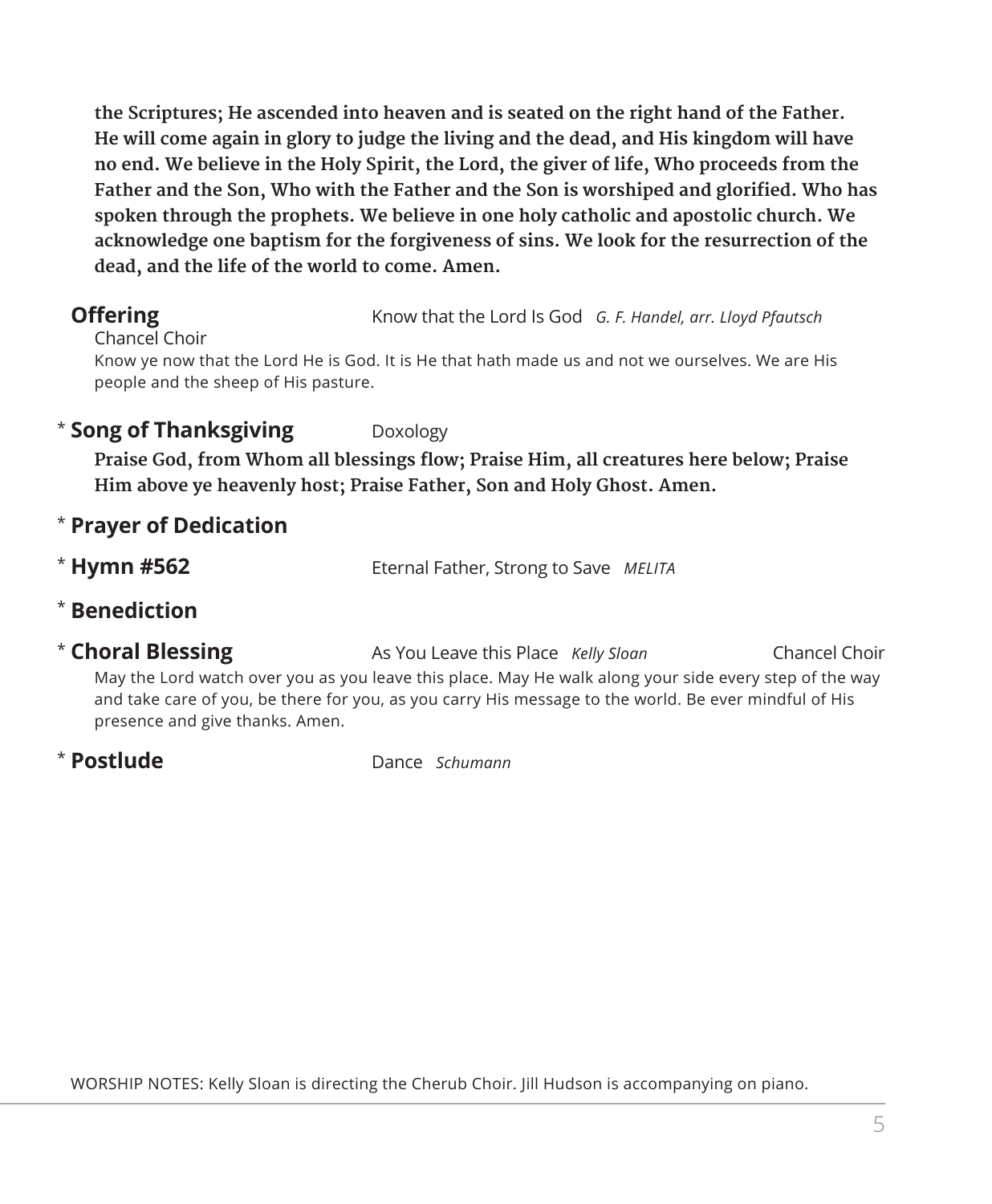# VETERAN'S DAY

Our country is founded on the selfless sacrifice our veterans made to provide for our freedom. If you ask most veterans, they say it was their duty, honor, privilege or something similar to serve the country they love. Sometimes, perhaps especially in more recent history, service members have focused on the love of country over divisive political issues in describing the reason they serve. Whatever the reason, veterans' commitment to a higher purpose is succinctly captured in the phrase "Some gave all, all gave some." To our veterans, THANK YOU!

To date, 171 Saint Luke's members have pledged \$970,000, with a majority increasing their commitments over 2013. As with our veterans, we thank and celebrate all who have pledged for their selfless sacrifice and appreciate the commitment to a higher purpose – God's will through Saint Luke's ministries. THANK YOU!

Yet our mission is not complete. Current pledging is at 72% of our budgetary goal of \$1,350,000. Five weeks after Commitment Sunday, we are even with the pledge count on

last year's Commitment Sunday alone. Frankly, we have a financial participation opportunity. The good news is, if "all give some," we can continue to serve each other and God's larger purpose at Saint Luke's.

For those who haven't yet pledged, your contribution is important. Pledging is quick and easy. Simply send an email to commitment@ slpres.org to make your pledge or click on the **Sharing Our Gifts** button on the Saint Luke's website to make a one time or continuing contribution. You can also complete and submit a hardcopy pledge, available in the narthex and outside the chapel, in the offering plate.

A service member's job is never easy, but always appreciated. Likewise, through sacrifice, each Saint Luke's member fulfills our vision to be a beacon of faith, hope and love – every member an active disciple in Christ's ministry.

Your Commitment Committee, Allison Thornton Chris Wiseman Kay Loerch

*THANK YOU to the Saint Luke's veterans who set up the flags along Mt. Vernon and Manhasset for Veteran's Day this year. These are a dramatic reminder to all in the community of this special day and those who serve and have served our country.*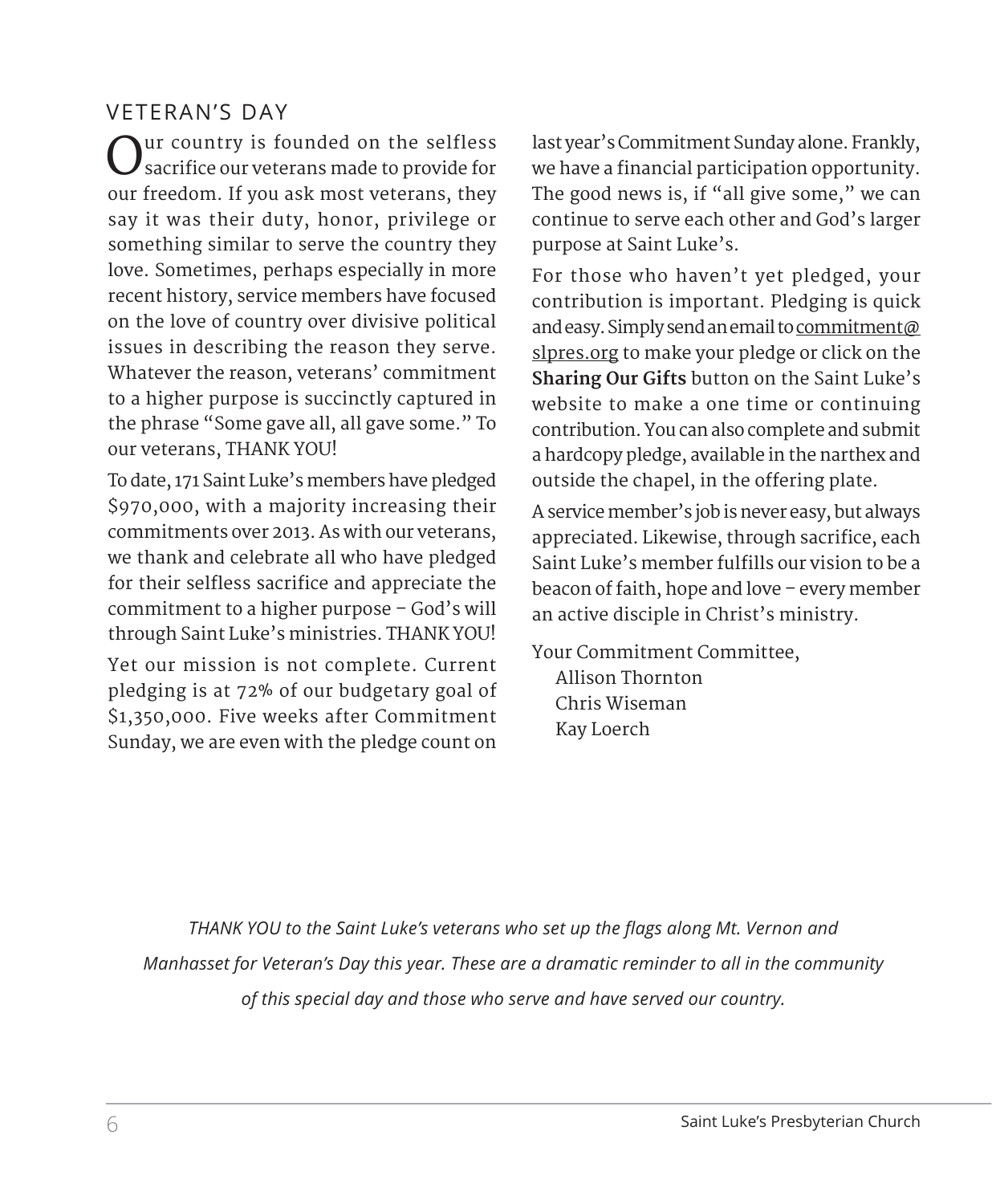**BUY SOME, SHARE ONE** Support local food pantries by buying an extra item every time you go to the grocery store! Donations are collected in the main lobby. Donations go to the Interfaith Outreach Home (IOH) and Community Assistance Center (CAC).

**SERVING THE HOMELESS** We have two opportunities each month to serve the homeless in our community. This is a great way for families, clubs and small groups to get involved. Please sign up on the lobby bulletin board or call Al Bridges at 770.394.6581.

**> JOURNEY NIGHT SHELTER**

Provide dinner for approx. 26 homeless men on the fourth Sunday each month.

**> INTERFAITH OUTREACH HOME (IOH)** provide and deliver meals on the third Thursday of each month *(reimbursable)*.

**FEAST FOR ALL!** "FEAST" is our Wed. night fellowship & learning program. More details are in the brochures in the lobby or at slpres.org. Sign up weekly on the blue pew cards or call Sally Hawkins in the church office by noon on Mon.

**MEAL MINISTRY** provides meals for members recovering from a surgery or illness, suffering the loss of a loved one, or celebrating a birth or adoption. If you are interested in delivering a meal or would like more info, please contact Krissy Williams: kcwills7104@yahoo.com.

**FAITH & FILM** The film scheduled for Nov. 21 has been cancelled due to scheduling conflicts. Join us Dec. 19 for "The Christmas Choir."

**PRAYER MINISTRY TEAM** Join us in intercessory prayer (praying on behalf of others). Contact Paula Barbin: barbin@fulton. K12.ga.us, 678.297.9877.

**PRESBYTERIAN WOMEN** Circle meetings are held monthly in the Parlor the second Mon. at 9:30 a.m. (childcare available) and 7 p.m., and second Tue. at 9:30 a.m. Christy Keohane: christykeohane@yahoo.com.

**HELPING HANDS** This ministry matches short term needs (like setting up a computer, driving a member to an appointment, helping change light bulbs) with available resources (your time and talents). If you can help, contact Rebecca Strickland: rebstrick@gmail.com, 404.664.5392. If you need a Helping Hand, contact your Deacon.

**STEPHEN MINISTRY** As we enter into a season of gratitude, the Stephen Ministers want to thank you, our congregation, for allowing us the honor of growing, learning, and walking along side you during challenging times. Don't forget that when the pains of life come your way, a Stephen Minister is available to care for you and to bring God's love in a special, personal, and confidential way. In turn, our whole church family grows stronger when members use this caring ministry. Stephen Leaders, Shannon Dill and Laura Strange, are available to make confidential referrals – please don't hesistate to call on us.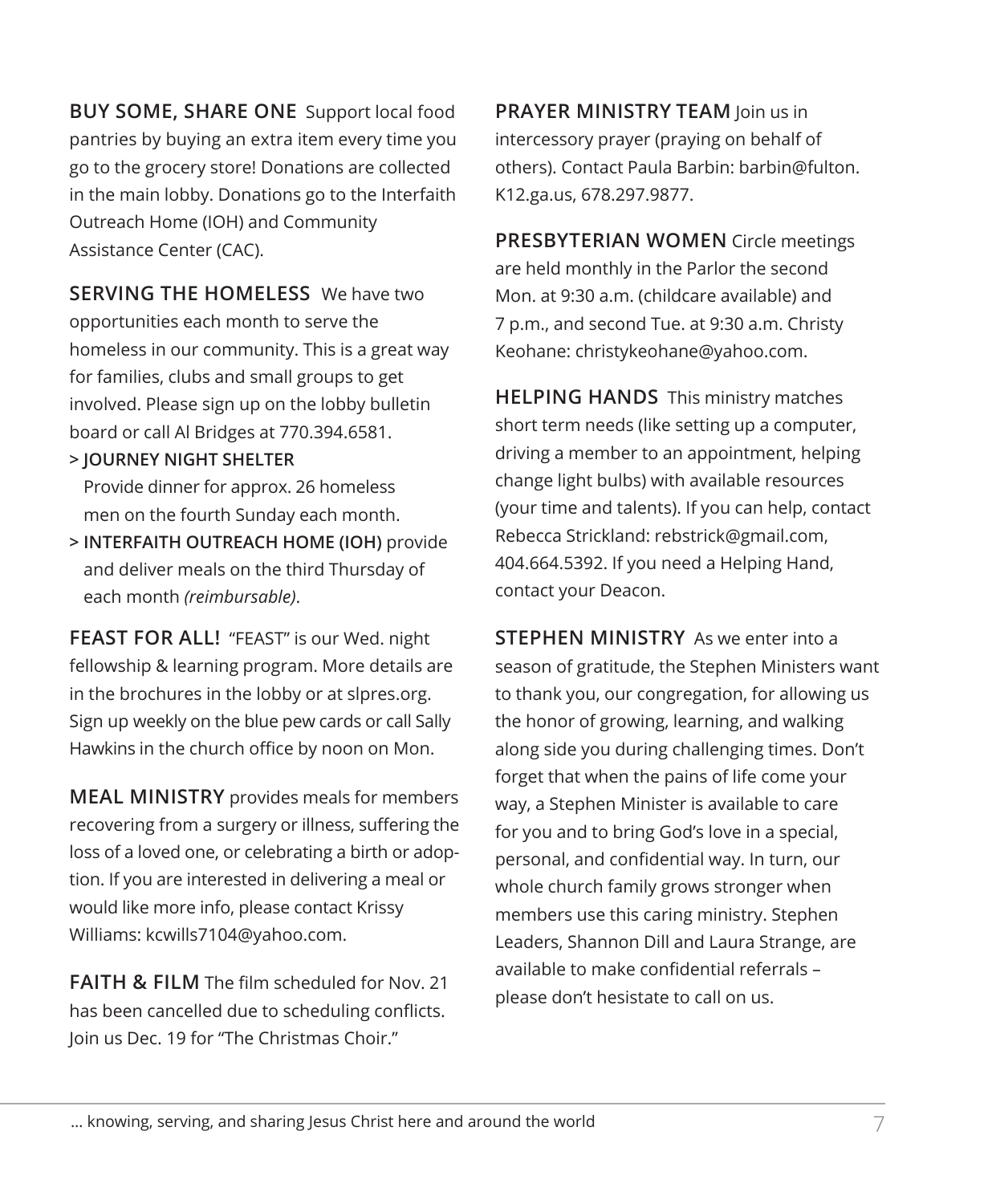

### **Music Ministry**

Clair Maxwell: clairmaxwell@slpres.org / 770.393.1424 ext. 227

**Chancel Choir** *Adults* 7:30-9:00 p.m. / Choir Room

**Festival Ringers** *Youth & Adults*  6:15-7:15 p.m. / Bell Room

**Westminster Choir** *Grades 2-5* 5:00-5:45 p.m. / Choir room **Cherub Choir\*** *Age 4 - Grade 1* 5:15-5:45 p.m. / Dock

**CHOIR REHEARSALS: WEDNESDAY NIGHTS SUNDAY NIGHTS** 

**Youth Choir** *Grades 6-12* 7:00-8:00 p.m. / Choir Room

Join all our choirs as we **CELEBRATE MUSIC SUNDAY IN WORSHIP ON NOV. 16.** Our pipe organ returns, and we will highlight all those who serve in this visible and important ministry at Saint Luke's.



# **Adult Ministry**

Shannon Dill: shannondill@slpres.org / 770.393.1424 ext. 229

## **ADULT SUNDAY SCHOOL CLASSES** meet

most Sundays from 9:30-10:30 a.m.

| The Story of the Bible     | Rm 145     |
|----------------------------|------------|
| FINCH (Families in Christ) | Rm 203     |
| Seasons of the Spirit      | Rm 231-233 |
| <b>Faith Foundations</b>   | Rm 232     |
| Soul Food                  | Rm 234-236 |

**FEAST** is our weekly Wednesday night programming for all ages. See brochures in the lobby or on our website (slpres.org).

**DISCIPLE IV CLASS** Tuesdays from 7-9 p.m., in the Session room.

# **FRIDAY MORNING MEN'S BIBLE STUDY**

Fellowship and Bible study every Fri. from 6:40-8 a.m. in the Parlor with Dan Joyce.

**MOMS**... be encouraged, laugh together, pray for one another, and grow! We meet every Wed. from 10-11 a.m. in the Session Room. Come when you can and as you are! Feel free to bring a friend. Childcare provided (by reservation). Contact Shannon Dill to register.

**REGISTER NOW** for **MOUNTAIN T.O.P. FAMILY WEEKENDS** Your family has a unique opportunity to serve families in the Cumberland Mountains through working and worshipping together. You will find a place to work on replenishing, renewing and reclaiming the needs of your family. You'll arrive Fri. evening, work in the community on Sat., worship Sat. evening, and leave Sun. morning after breakfast. Projects are based on the skills of family members and the expressed needs of the families we work with. Other opportunities include group morning devotionals and/or personal reflection time. Spaces fill up very quickly, so sign up today at http://mountain-top.org/family-weekend/ family-weekend-application, or contact Shannon Dill with questions. 12 & under: \$50; 13 & up: \$60; \$200 max per family. 2015 Dates: **March 27-29** or **April 10-12**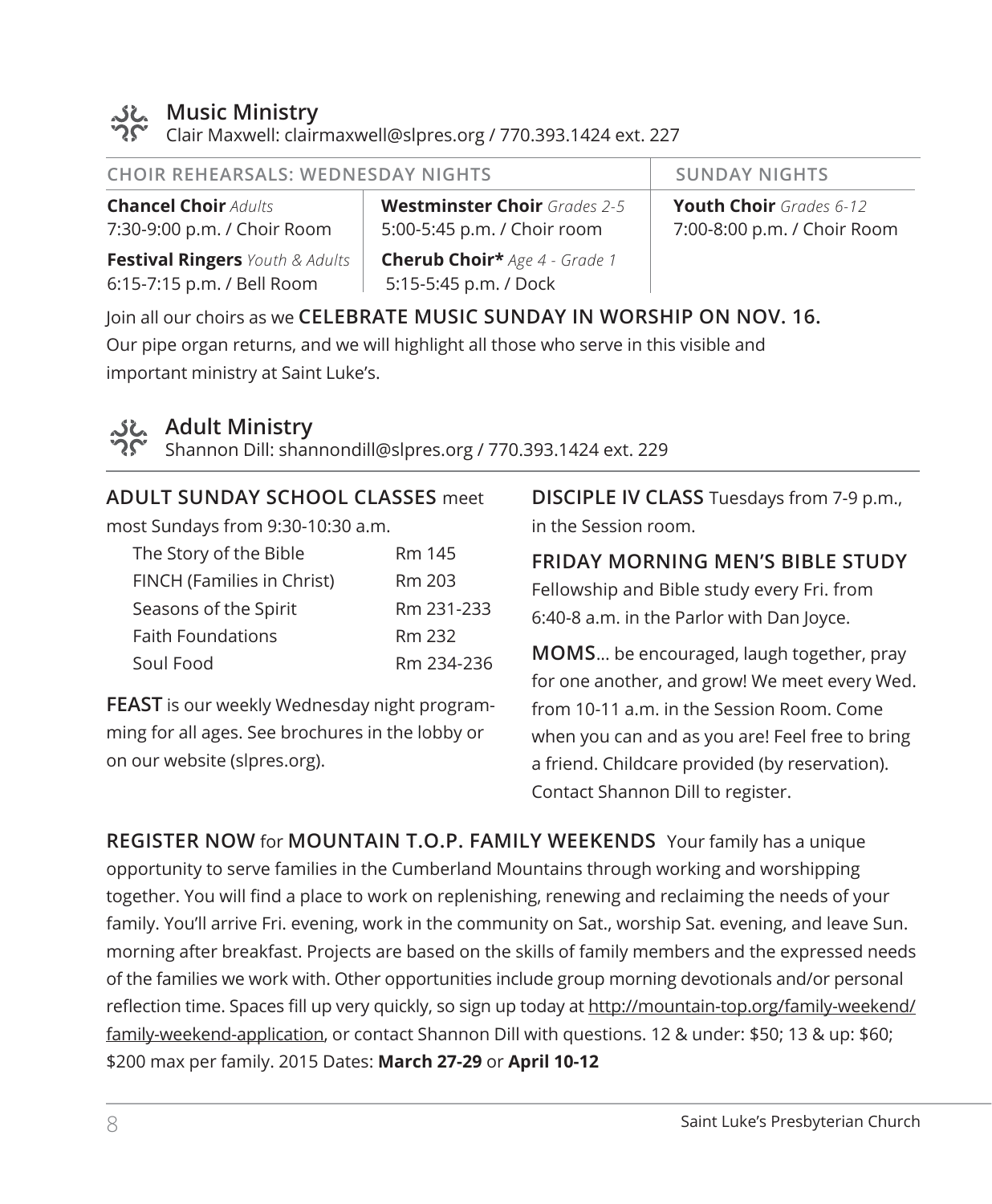Phil Brown: philbrown@slpres.org / 770.393.1424 ext. 238

**NOV. 9: MS Sunday School / HS Sunday School** 9:30-10:30 a.m. **No Youth Group** 6:30 - 8:30p.m. The whole church is invited to Square Dance & Desserts in the Great Hall.

**NOV. 16: MS Sunday School / HS Sunday School** 9:30-10:30 a.m. **Youth Group** 5 - 7:00 p.m. If you are interested in attending any summer trips, it is VERY IMPORTANT that youth and parents attend. The details of summer trips and mission opportunities will be discussed and information will be given out. We will also have a pot-luck dinner, so please bring a dish to share.

**HS TUESDAY MORNINGS:** *On the 2nd and 4th Tuesdays of the month, meet for breakfast at 6:45 a.m. and then head to school from there. (Call Kay Loerch, 404.626.2530, if you have questions or need a ride.) Nov. 11: meet at the Jett Ferry Chick-fil-A.*

**PW FALL BAKE SALE** Delicious, home made Orange-Cranberry or Pumpkin Bread will be available in the lobby between the worship services and after the 11:00 service on **Nov. 23**. Support PW projects and ministries while enjoying a yummy treat! Two sizes: Sm. \$4 / Lg. \$8.

Women and their guests are invited to join Saint Luke's Presbyterian Women at the annual **PW CHRISTMAS DINNER** and communion worship service on Mon., Dec. 8th. We will gather at 6 p.m. for fellowship, followed by dinner in the Great Hall at 6:30 p.m., then the worship service in the sanctuary. The cost is \$15.00 per person. You will enjoy festive table settings, presentation of the PW Honorary Life Memberships, and worship led by guest preacher, Rev. Lyndsay Slocum, Senior Associate Pastor at Roswell Presbyterian Church. Sign up in the lobby or on line at www.slpres.org/ pw-christmas-dinner/.

**SANTA CLAUS EXPRESS** The Presbyterian Women are collecting gifts for residents of the Presbyterian Home and Village. These gifts remind them that someone cares, and that they are not forgotten during the holidays! Please select an item from the suggested gift list in the lobby, and return it in a clear Ziploc bag (do not wrap). Collection baskets are in the lobby and PW room until **Nov. 30**. Questions: Beverly Miller, 770.394.4833. Thank you!

**JOIN THE GROWING GROUP OF TARTAN TROT SPONSORS** by pledging your support today! We need your help to put on a successful race. All race proceeds go directly to Youth Mission and Saint Luke's Outreach. Pledge cards are available in the lobby, on the Saint Luke's website (www.slpres.org/serve/tartan-trot/) or you may simply email Laura at laurasingley@att. net. Thanks in advance for your support.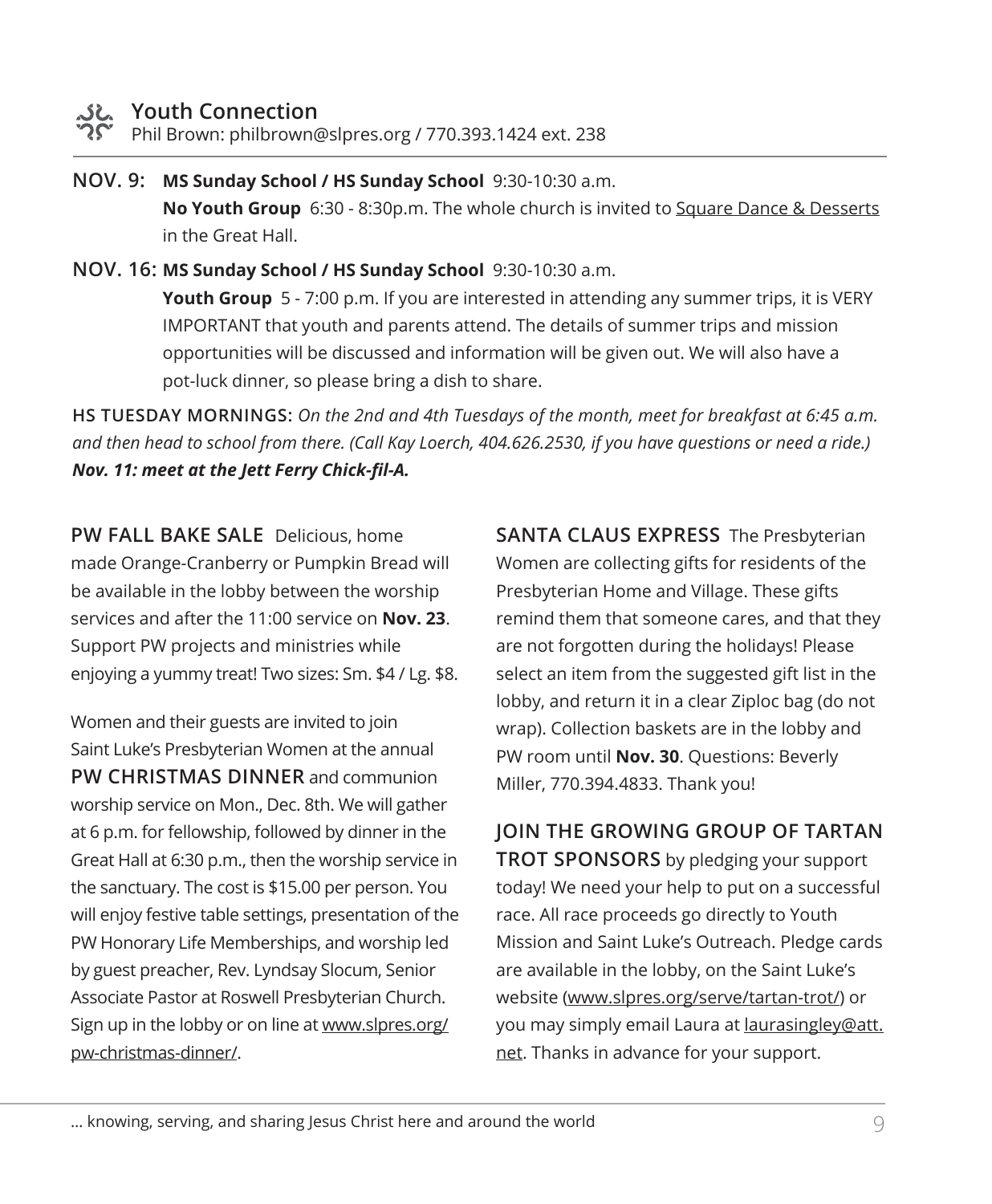**OPERATION CHRISTMAS CHILD** You can change lives with shoeboxes through Samaritan's Purse's *Operation Christmas Child*. Fill a shoebox with simple gifts, school supplies, and toiletries; add \$7 for shipping; help change the life of a child around the world. Shoeboxes and brochures are available in the lobby through Nov. 16. Filled boxes are due back to church on Mon., Nov. 17. Contact Meg Wallace: megwallace24@gmail.com / 404.293.1328

**MARRIAGE ENRICHMENT GROUP** meets Nov. 16. Contact Kimey Reed for more details: kimeyreed@gmail.com / 404.441.8614.

**FAMILY PROMISE** We have so much to be thankful for! Put your thankfulness into action by volunteering to make Saint Luke's feel like home for homeless children and their parents. They arrive at Saint Luke's Nov. 30 (Sun. after Thanksgiving) and stay with us through Dec. 7. Their holiday plans and expectations are a little different than most of ours, but I guarantee they'd appreciate seeing your smiling faces. http://tinyurl.com/SLPCFPDec2014

**ANGELS NEEDED!** You (or your family or small group) can make Christmas special for a needy child. All you need to do is take a name from the Angel Tree in the lobby, use the listed suggestions to purchase items for that child, place items in the plastic bag provided, and return the gifts to the church by Sun., Nov. 23rd.

**MEN'S BREAKFAST**: Nov. 15, 8 a.m. Dr. Steve Vance, our new Interim Pastor, will share his thoughts about Saint Luke's as he begins his time with us. Of course, we will start with a fantastically delicious breakfast! *(NOTE: This breakfast is on the 3rd Sat. rather than the usual 2nd Sat.)* Contact Daryl Moore: (H) 770.395.6278, Cell: 404.993.6203, email: ddmoore@yahoo.com

**STAY & PLAY ON FRIDAYS** Our very own Saint Luke's Little Saints offers a program called "Stay & Play" for preschoolers on Fri. mornings, 9:15 a.m.–12:15 p.m. Church members: pick up a copy of your *Child Authorization Form* for Children's Ministries (available in the CE office) for quick registration. Contact Carol Perry, 770.393.1424, ext. 240.

# **THROUGH DEC. 14: THORNWELL HOME CHRISTMAS OFFERING**

For 138 years, *Thornwell Home for Children* has helped children who suffer from neglect, abuse and abandonment. Thousands of children have been offered hope, healing and successful life stories. Saint Luke's Presbyterian Women has supported Thornwell for over 30 years with a special Christmas Offering. Per our Saint Luke's tradition, we ask that everyone contribute a donation in lieu of sending Christmas cards to your Saint Luke's Family! Please place your contribution in the offering plate or use the envelopes provided in the lobby. Thank you for helping to brighten a child's Christmas morning! *MAKE CHECKS PAYABLE TO PRESBYTERIAN WOMEN.*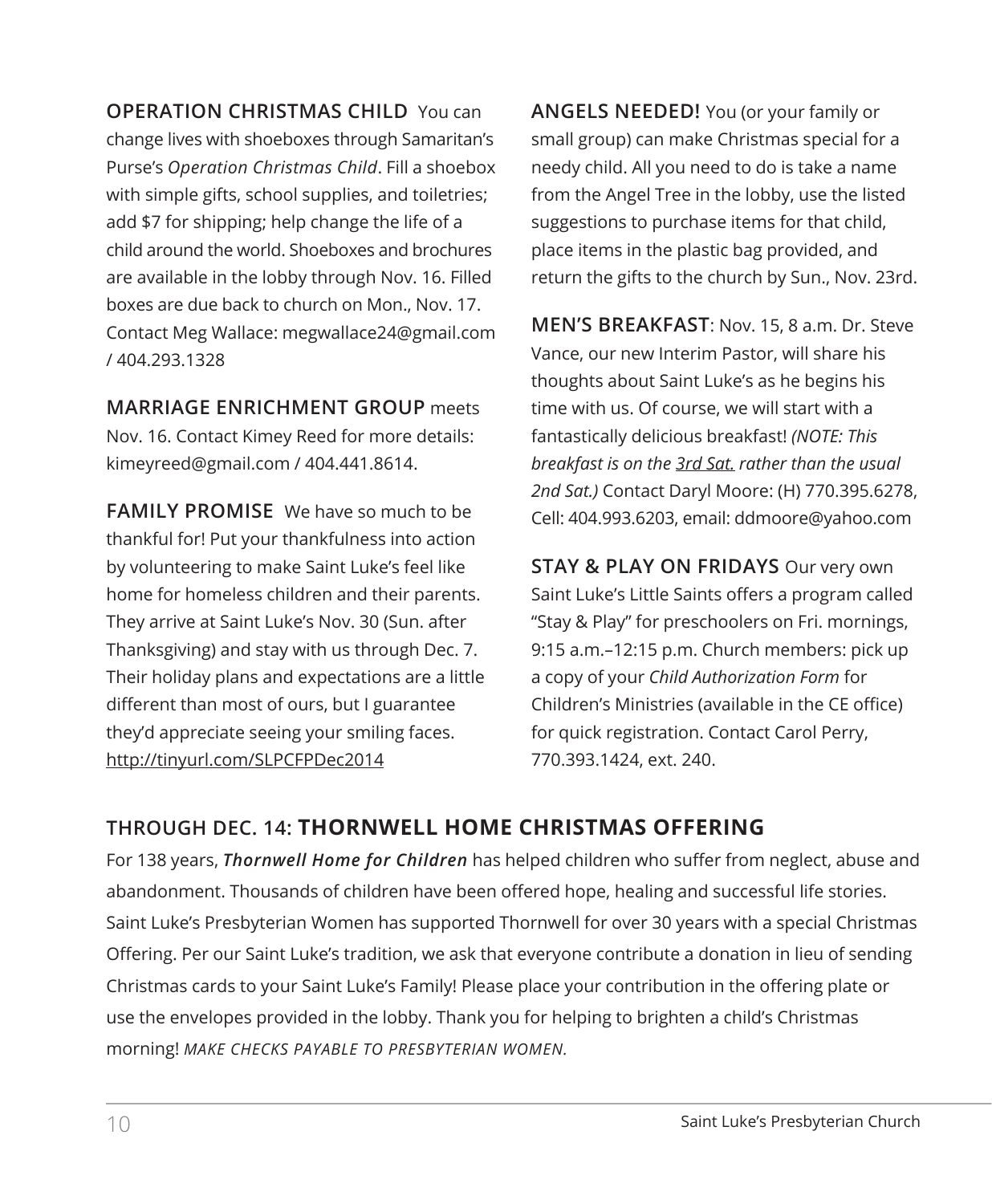#### **Worship at Saint Luke's**

Service Opportunities on Sundays

**ACOLYTES**. **Cailin Thelen** cailinthelen@gmail.com / 770.330.9622 **SIGN UP: http://acolytes.slpres.org** *2nd-8th Graders; training required*

**CHANCEL GUILD**. . **Tricia Igleheart**: 770.395.0412 triciaigleheart@gmail.com

**CHAPEL GUILD**. . **Bill Barbin** wjbpsu70@comcast.net

**CONTINENTAL BREAKFAST. . . . . . . . . . . . Meg Wallace** megwallace24@gmail.com / 404.293.1328 **SIGN UP: http://breakfast.slpres.org** *Bring breakfast on Sunday morning. (Reimbursable)* 

**FAITHFUL FRIENDS**. **Catherine Anne Thomas** cathomas@slpres.org / 770.393.1424 x228 **SIGN UP: http://faithfulfriends.slpres.org** *Lead our K, 1st & 2nd Graders during the 11:00 service, after "Tell Us Our Story." Materials & lessons provided.* 

**FLOWERS**. . **Celeste Fischer**: 404.434.8099 **Faye Cashwell**: 770.409.1960 **SIGN UP: Lobby Bulletin Board; \$80** *Flowers for the Sanctuary can be given in honor/memory of someone or a special event.* 

**GREETERS**. . **Meg Wallace** megwallace24@gmail.com / 404.293.1328 **SIGN UP: http://greeter.slpres.org**

**SOUND & VIDEO**.......................... Roby Price 770.393.1424 x244 / RobyPrice@slpres.org **SIGN UP: http://soundcrew.slpres.org** *Training required, contact Roby Price*

**USHERS**. **Paula Humer** pvhumer@gmail.com

# **SQUARE DANCE & DESSERT! TONIGHT, Nov. 9, 6:30-8:30 p.m.** Round up the family and head on down to your local "Saint Luke's (Great) Hall" for an evening of square dancing and dessert! Our caller, Dan, will bring out the best in all of us and "move us" in ways we never knew we could! Join us for the fun and don't forget to

dress the part (if you are inspired to!). Call Fern Mitropoulos or Donna Nall with questions.

**IMPORTANT:** Please plan to attend a congregational meeting next **Sunday, November 16**, after the 11:00 a.m. worship service. The purpose of this meeting is to elect two nominating committees.

**SAVE THE DATE:** Sat., Dec. 13, for the Congregational Christmas Party at the Joyce's home, 5:30-8:30 p.m. More details to follow.